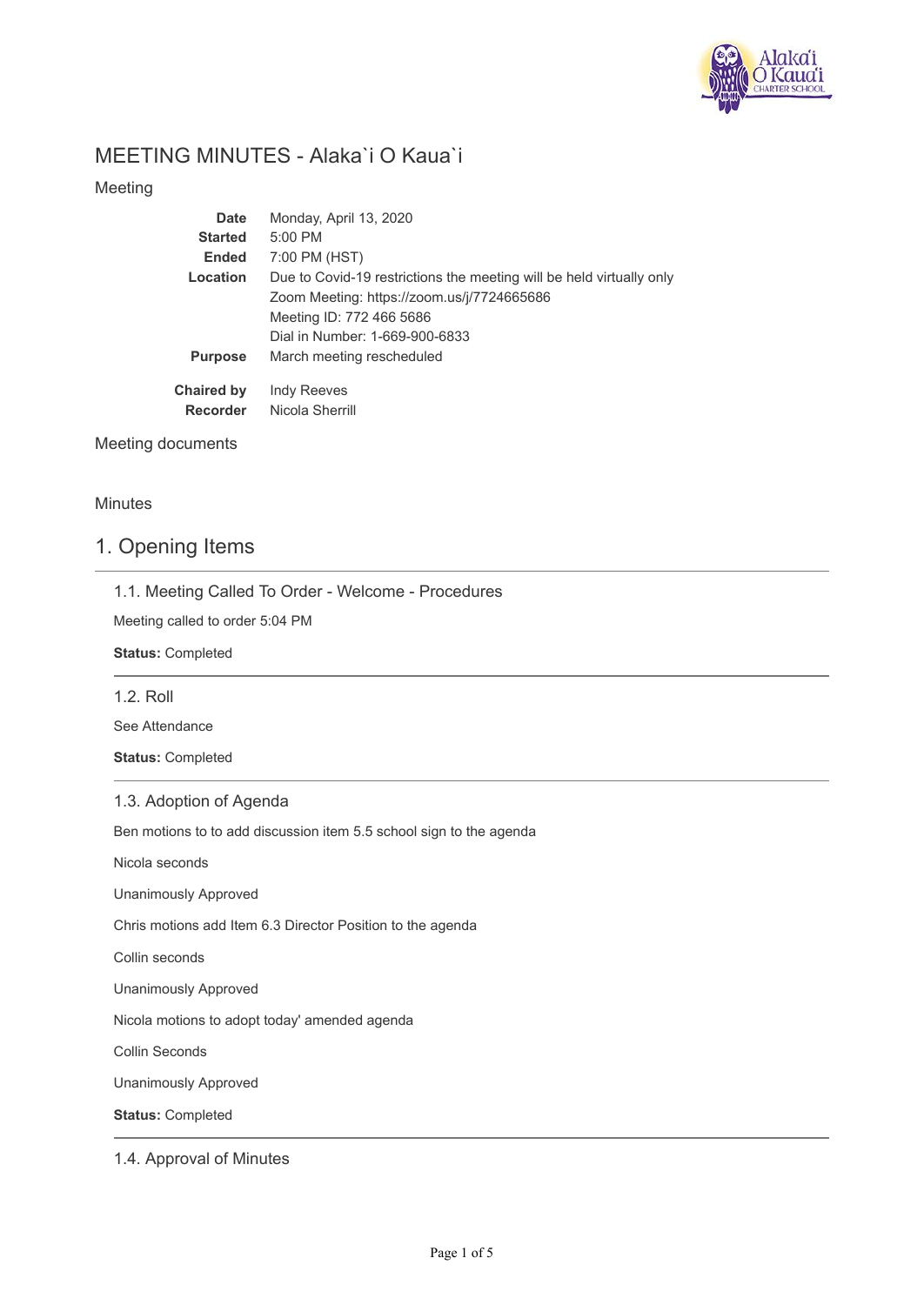

Collin motions to approve the February (2/24/2020) meeting minutes

Chris Seconds

Unanimously Approved

#### **Status:** Completed

Minutes-2020-02-24-v1.pdf

## 2. Curriculum Moment

### 2.1. Curriculum Moment

None

**Status:** Completed

# 3. Comments From Guests

3.1. Comments

No comments

**Status:** Completed

# 4. Administrative Reports

### 4.1. School Director Report

- Education/Curriculum
- Facilities
- Enrollment
- Fundraising / PTO
- Personnel report

Fred provides director report regarding cleaning, maintenance and community outreach.

Report attached

**Status:** Completed

Director Report 4-13-2020.pdf

### 4.2. Service Provider Report

Jonelle provided service provider report.

Report attached

**Status:** Completed

2020 February Alaka'i O Kaua'i Service Provider Report - Sheet1.pdf

4.3. Financial Report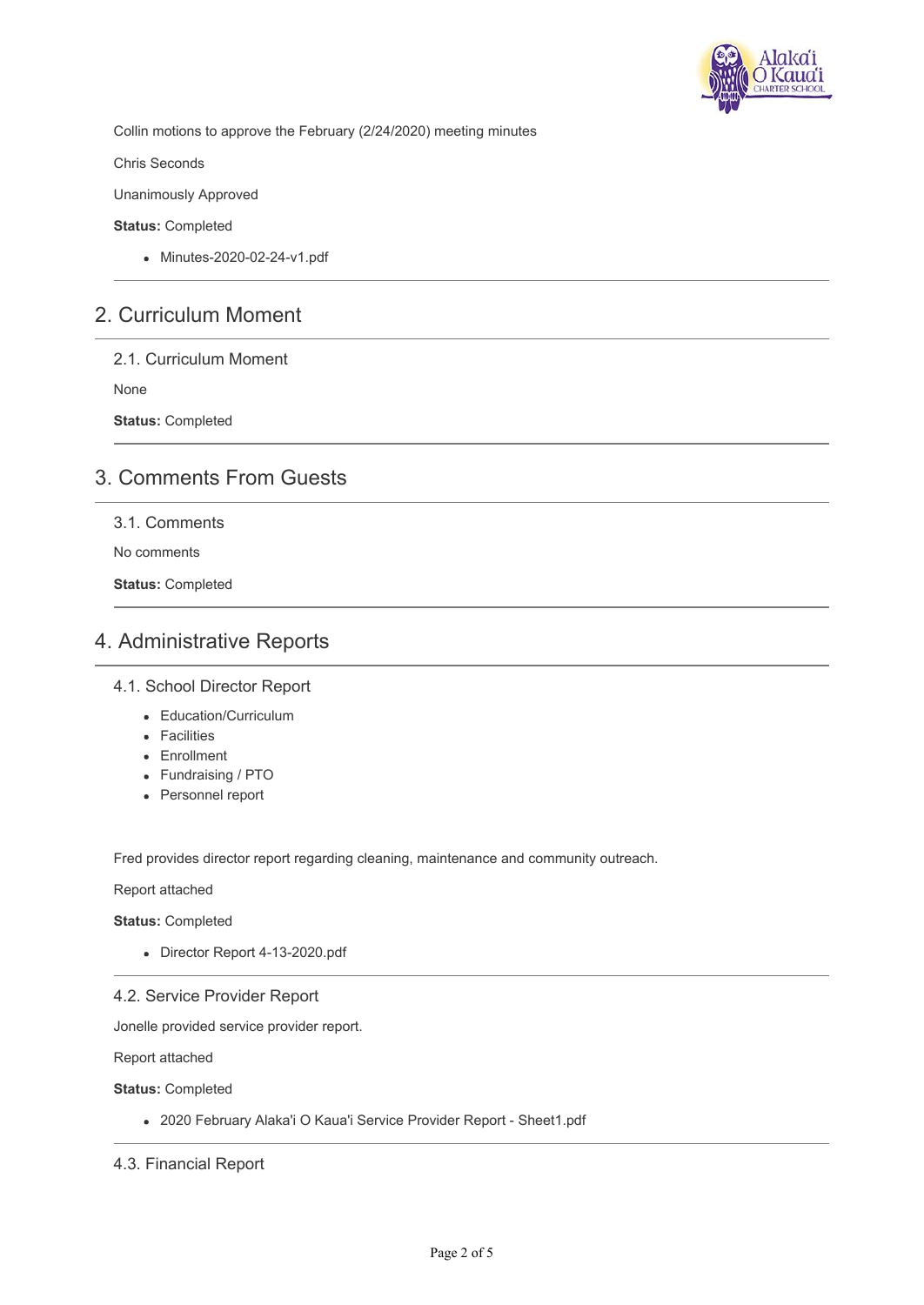

Ben provided financial report regarding planning for school year 2020-21

**Status:** Completed

### 4.4. Board Committee Reports

- Chair Report
- Treasurer Report
- Transportation Report
- Outreach/Media Report

Indy reports on ongoing reports from the Charter Commission and HIDOE regarding COVID-19.

Chris reports on ongoing transportation discussions with Akita

**Status:** Completed

### 5. Discussion Items

5.1. Update on COVID-19

Previously Discussed

**Status:** Completed

5.2. Preschool Vendor Requirements

Board waiting for prescho proposal

Tabled

**Status:** Deferred until 4/27/2020

### 5.3. Fiscal Policy Attorney General Review

More review time needed on comments from AG on Alaka'i Fiscal Policy

Tabled

**Status:** Deferred until 4/27/2020

5.4. Service Agreement Update

Finalization of service agreement in progress

Tabled

**Status:** Deferred until 4/27/2020

5.5. School Sign

Lease needs to be reviewed

Tabled

**Status:** Deferred until 4/27/2020

## 6. Action Items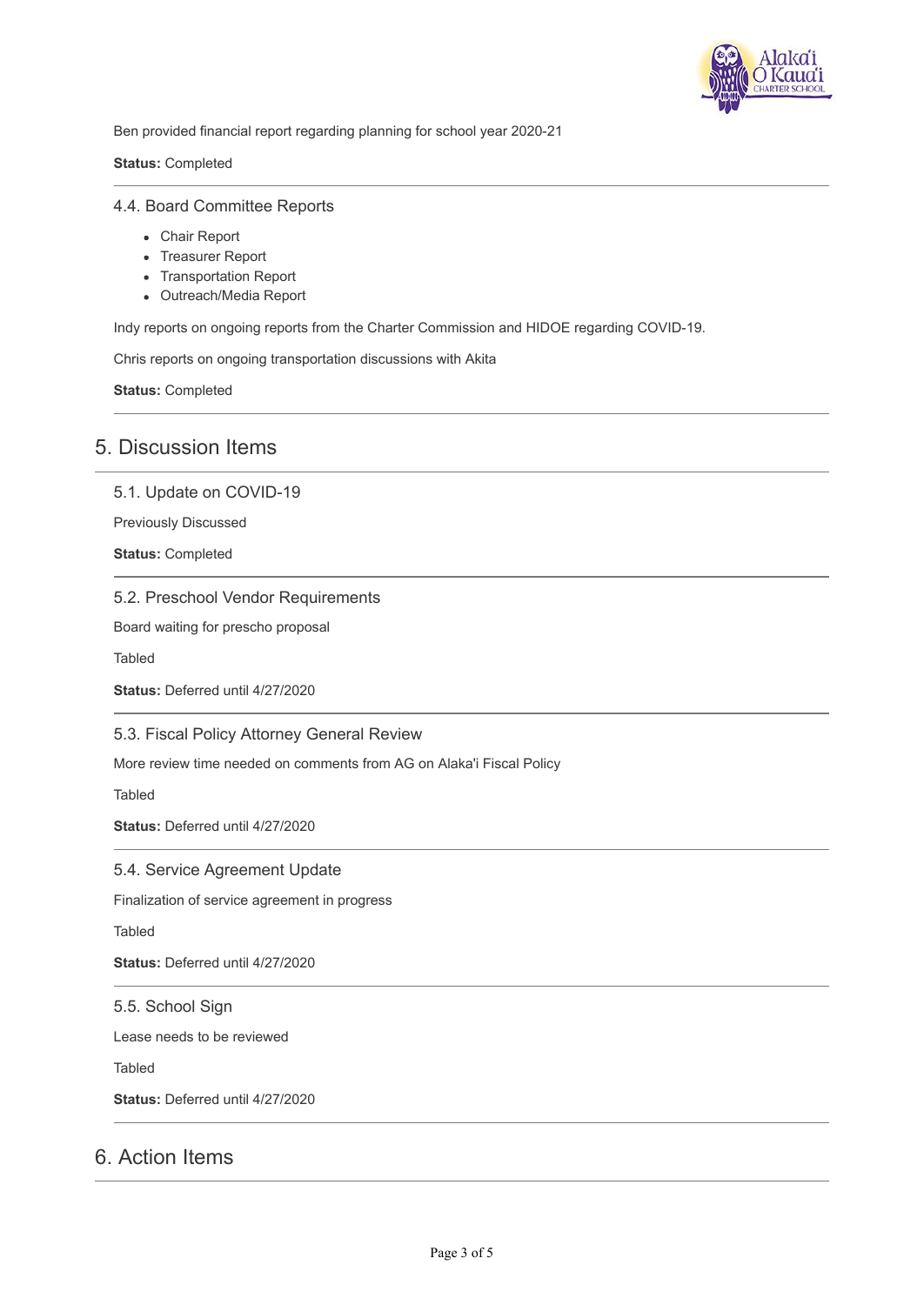

6.1. Consider budget for school year 2020/2021

Tabled

**Status:** Deferred until 6/15/2020

### 6.2. Consider new School Schedule for 2020-2021

Ben motioned to approve proposed bell schedule for 2020-21 school year.

Collin seconds

Unanimously Approved

**Status:** Completed

- Proposal for 20202021 bell schedule.pdf
- 2020-21 schedule proposal.pdf

### 6.3. Director Position

Nicola motioned to present Dave Adams with an offer letter for the Alaka'i O Kaua'i director position 2020 -2021 at the discussed salary.

Collin Seconds

Chris Aye

Ben Nay

Rafael Not present

**Status:** Completed

# 7. Closing Items

### 7.1. Next Meeting Date

Next Meeting Date: Monday, April 27, 2020

Next Public Board Meeting 4/27/2020

**Status:** Completed

## 8. Executive Session (as and if needed)

8.1. Executive Session Boards moves into executive session 7:08 PM Board moves out of executive session 7:35 PM **Status:** Completed

### 9. Adjournment

### 9.1. Adjournment